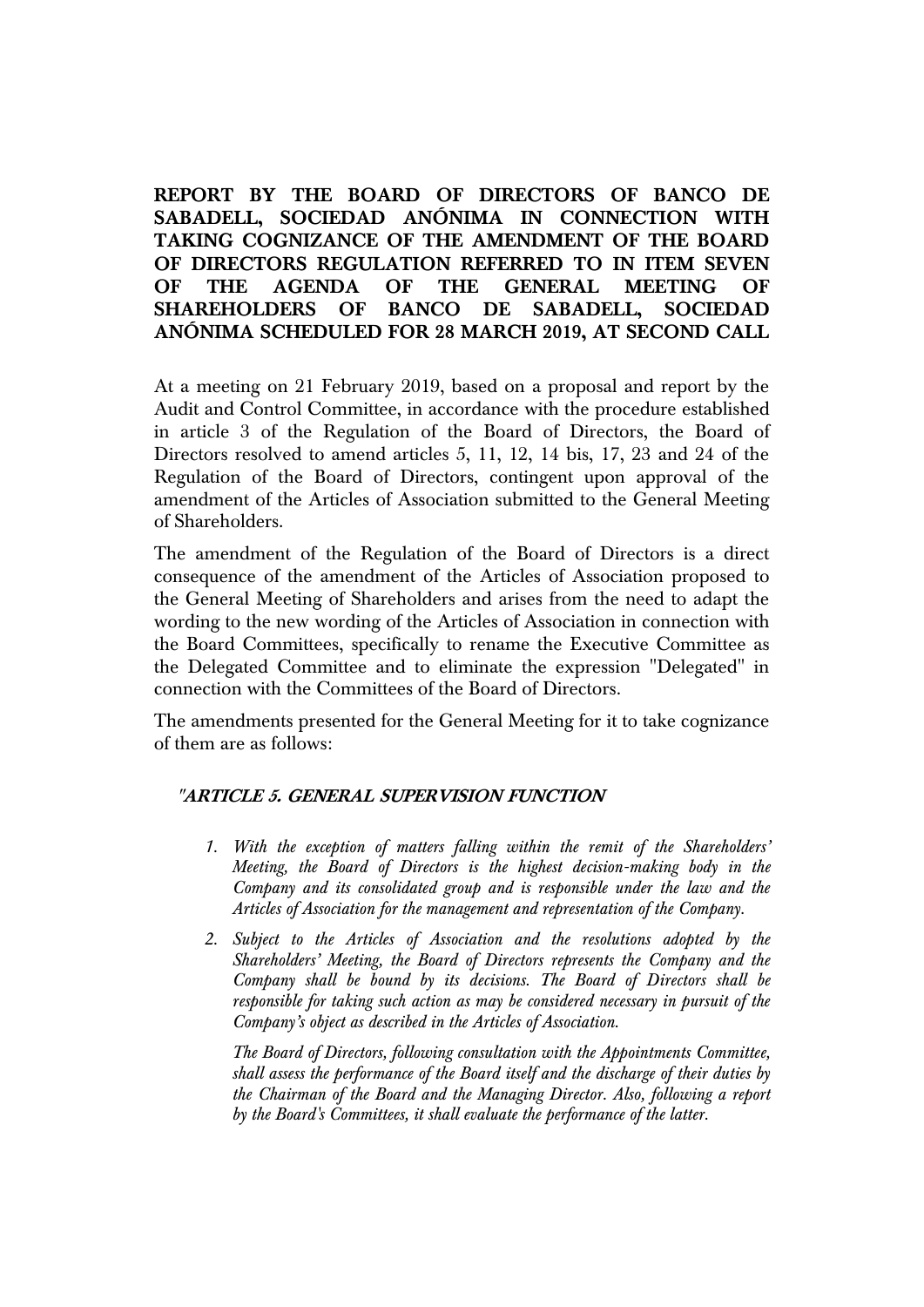- *3. Without prejudice to the foregoing, the Board of Directors acts mainly as an instrument of supervision and control, and delegates the management of ordinary business matters of the Company to the executive organs and management team.*
- *4. Powers may not be delegated where they are required by law or the Articles of Association to be exercised directly by the Board of Directors or are necessary for the responsible performance of the general function of supervision.*
- *5. Specifically, to ensure better and more efficient performance of its general supervisory duties, the Board undertakes to discharge the responsibilities provided by law, including:* 
	- *a) those deriving from the generally-applicable corporate governance standards.*
	- *b) approving the Company's general strategies;*
	- *c) appointing and, as necessary, removing the company's senior executives;*

*d) appointing and, as necessary, removing directors of the Company's subsidiaries;* 

*e) identifying the Company's and its consolidated Group's main risks and implementing and monitoring the appropriate internal control and reporting systems.* 

*f) setting policy on the reporting and disclosure of information to shareholders, the markets and the general public;* 

*g) setting policy on treasury stock in accordance with any guidelines laid down by the Shareholders' Meeting;* 

*h) authorising transactions between the Company and directors or significant shareholders which may lead to conflicts of interest; and* 

*i*) generally deciding on business or financial transactions that are of particular *importance for the Company; and* 

*j) those specifically envisaged in this Regulation.* 

- *6. The delegation or assignment of the power to represent the Bank to one or more directors, whether individually or collectively, binds them to inform the Board of any actions they take in the exercise of such powers which go beyond ordinary administration.*
- *7. The Board of Directors shall have the power and the function to determine and establish the limits and conditions governing risk and lending transactions that may be arranged by each of the subsidiaries, and the fees and general conditions to*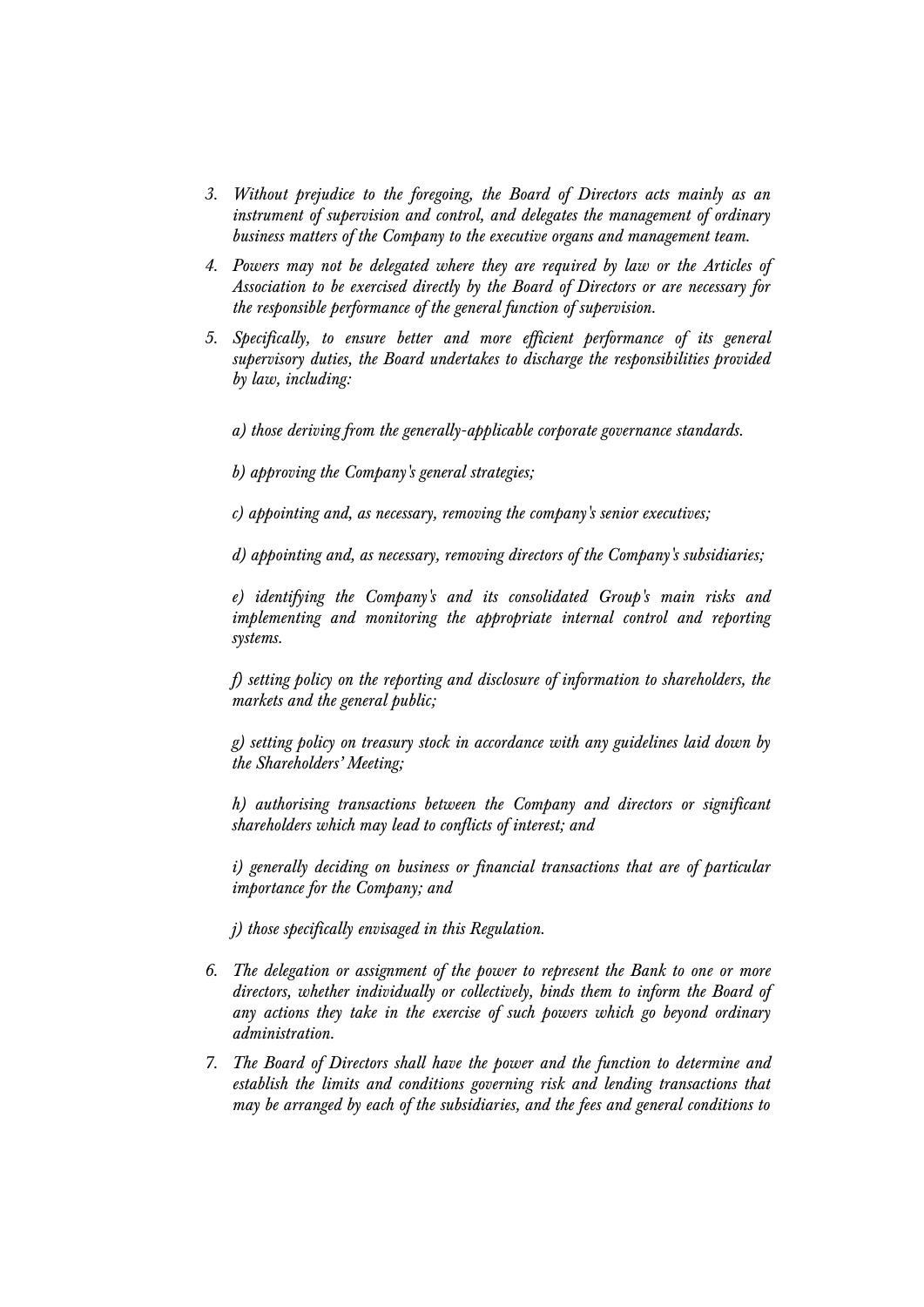*which such transactions must conform, without prejudice to the functions of the subsidiaries' Board of Directors.* 

*8. In performing its functions of representing BANCO DE SABADELL, S.A., the Board of Directors shall designate the Chairmen of the governing bodies of the operating subsidiaries.* 

*The appointee must obligatorily inform the Board of Directors about business performance at the respective subsidiary.* 

### **ARTICLE 11. BODIES OF THE BOARD OF DIRECTORS**

- *1. The Board of Directors may, with the quorum established by the Articles of Association, permanently delegate, in whole or in part, such of its powers as may legally be delegated, as it may see fit, to members of the Board, to be exercised by them collectively as the Delegated Committee.*
- *2. The Board of Directors must establish the Board Committees that the Company is required to establish by law, and at least the following:*

-*Delegated Committee*

- -*Audit and Control Committee*
- -*Appointments Committee*
- -*Remuneration Committee*
- -*Risk Committee*
- *3. The Board Committees shall meet upon notice being given by their Chair. Absent specific provisions in the Articles of Association and in this Regulation, the rules of functioning established by this Regulation in relation to the Board shall apply, provided that they are compatible with the Committee's nature and purpose.*
- *4. Without prejudice to the specific provisions of this Regulation with regard to each committee of the board, the committees shall comprise two or more directors, as decided by the Board of Directors, and shall be chaired by the Chairman of the Board of Directors or, in his absence, by the director designated by the Committee itself from among its members. The Secretary of each of the Board Committees shall be appointed by the Board of Directors and need not be a director. In any event, minutes shall be countersigned and ratified by the Secretary or Vice-Secretary of the Board, who shall issue such certificates as may be pertinent.*
- *5. Each Board Committee may require the attendance at its meetings of such executives, including executive directors, as it sees fit, to which end it shall notify the General Manager(s) to schedule their attendance.*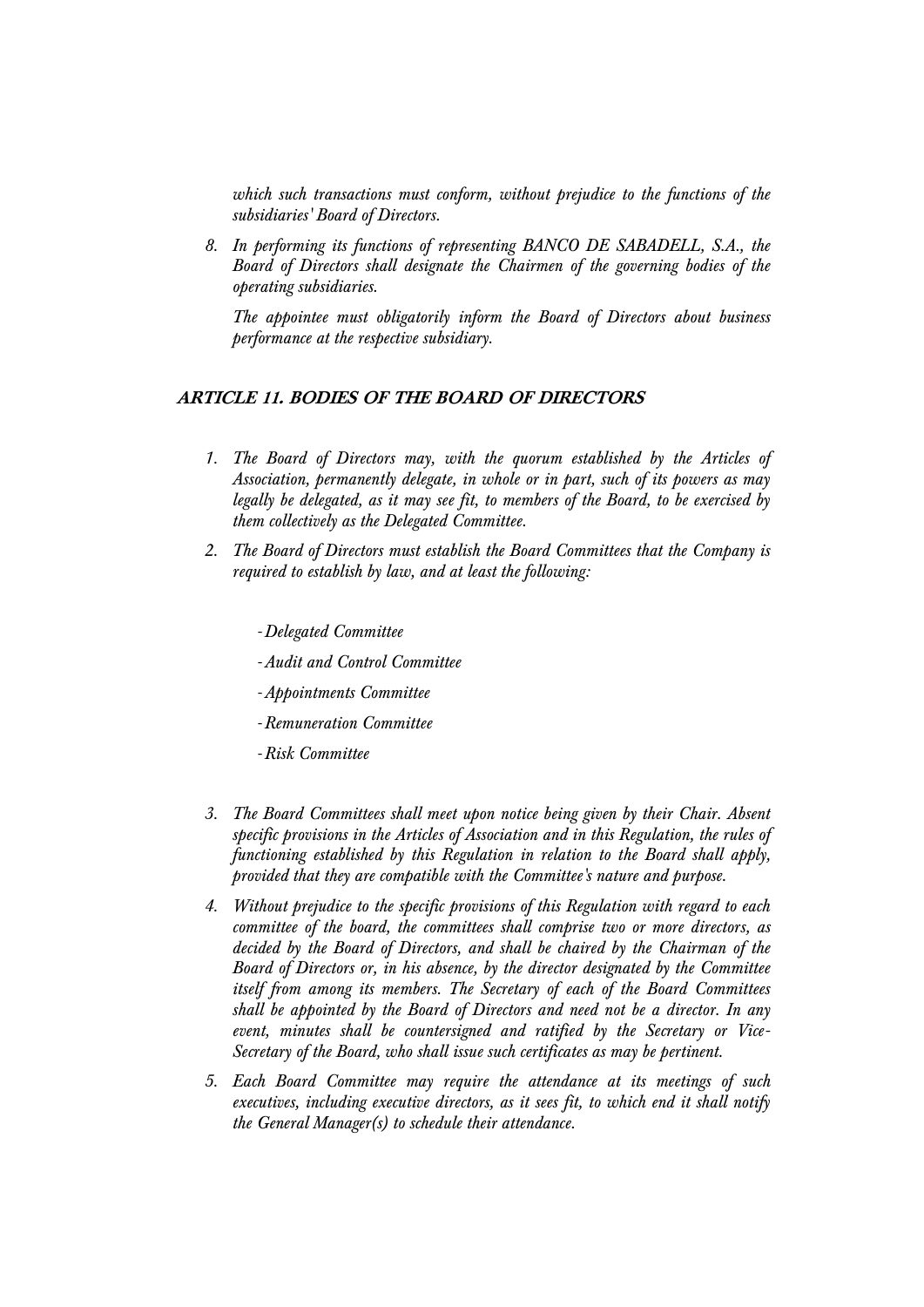- *6. Without prejudice to the specific provisions of this Regulation with regard to each Board Committee, the Chairman of each Committee shall determine the order or frequency of meetings and give notice of same.*
- *7. Any Director may request that the Board be informed of any matter that is within the remit of any of the Board Committees.*
- *8. The committees of the Bank's Board of Directors may also exercise those same functions for those subsidiaries or dependent companies which, under the legislation applicable at any given time, are also required to have such bodies.*

### **ARTICLE 12. DELEGATED COMMITTEE**

- *1. The Delegated Committee shall comprise at most six directors, who shall be appointed by the Board of Directors, and its composition in terms of director categories shall be similar to that of the Board itself.*
- *2. The Delegated Committee shall coordinate the Bank's executive management and, to this end, adopt any resolutions and decisions within the scope of the powers vested in it by the Board of Directors.*

*The Delegated Committee shall report its decisions to the Board of Directors.* 

- *3. The Chairman of the Board of Directors shall always be a member of the Delegated Committee and act as its Chair.*
- *4. It shall meet whenever convened by its Chairman or by the Vice-Chairman standing in for the former, and its meetings may be attended by any person, whether related to the Company or otherwise, who is invited to attend, by a decision of the Committee itself or the Chairman of same, for the purposes to be determined on the basis of the purpose of the matter in question; such persons may speak but not vote.*
- *5. The Committee Secretary, who need not be a director, must be designated by the Board of Directors, which must also designate a substitute secretary for cases of illness or absence.*
- *6. The Committee shall be quorate if at least one-half of its members are in attendance in person or by proxy; it shall adopt all resolutions by majority of those in attendance, in person or by proxy; the Chairman shall have a casting vote in the event of a tie. Members of the Committee may grant proxy to another member, but no member may hold more than two proxies.*
- *7. The resolutions of the Commission shall be entered in a minutes book, and the minutes shall be signed by the Chairman and the Secretary or, where applicable, by those who played those roles at the meeting in question, by virtue of the provisions of this Regulation.*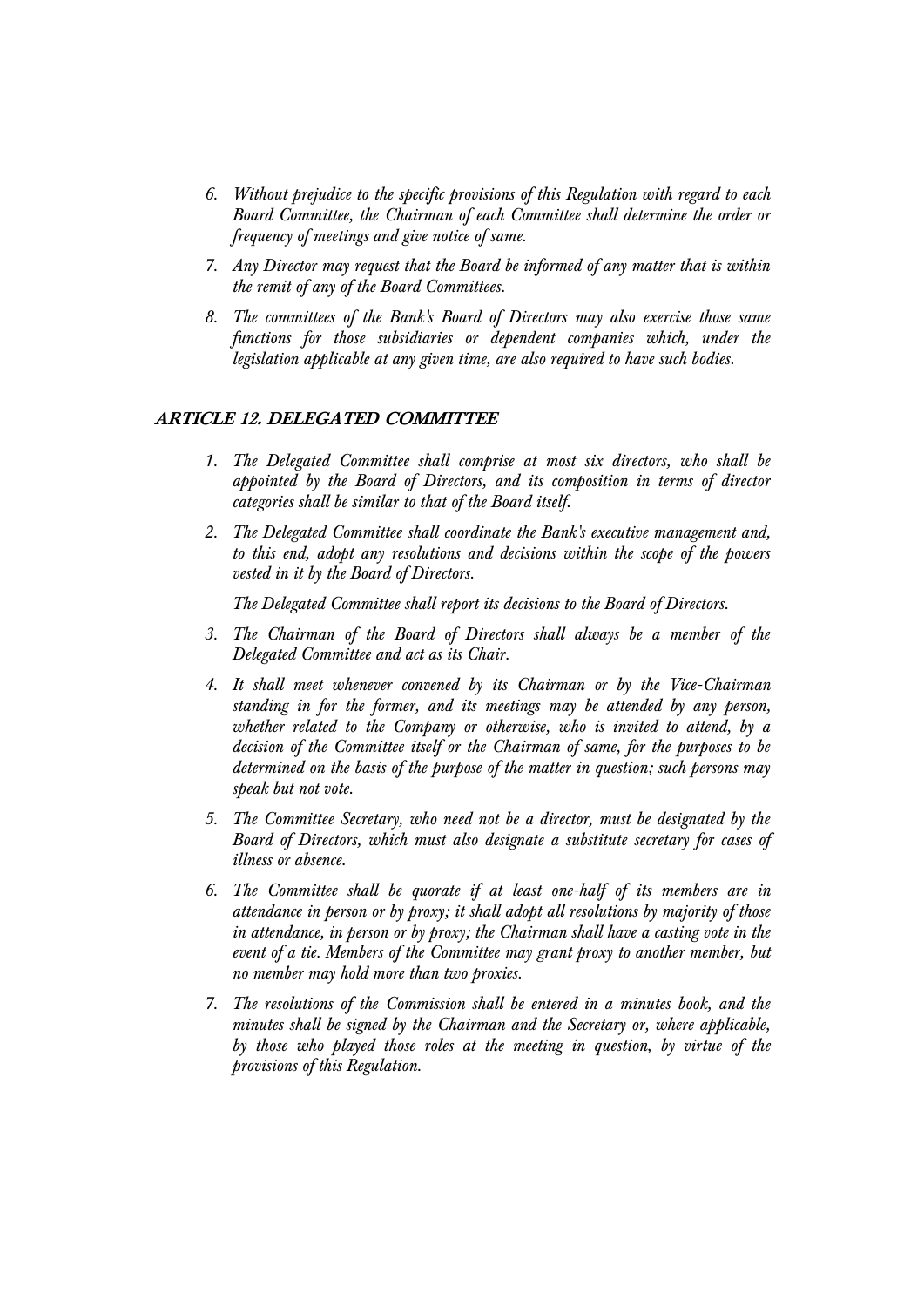## **ARTICLE 14bis REMUNERATION COMMITTEE**

*1. The Remuneration Committee shall comprise at most five directors appointed by the Board of Directors, none of whom may be an executive director; at least two of them must be independent directors. In any event, the Chairman of the Committee shall be appointed from among its members who are independent directors.* 

*Nevertheless, at the request of the Committee's Chairman, General Managers, even if directors, may attend meetings when issues of the Bank's senior management are being discussed, except where they refer directly to them or to the Chairman of the Board of Directors.* 

- *2. Without prejudice to the other duties assigned to it by law, the Articles of Association, the Board of Directors or this Regulation, the Remuneration Committee shall have the following basic duties:* 
	- *a) proposing the director remuneration policy to the Board of Directors.*
	- *b) proposing, to the Board of Directors, the remuneration policy for general managers and others performing senior management functions who report directly to the Board of Directors, the Delegated Committee or the Managing Directors, and the individual remuneration and other contractual conditions for executive directors, exercising oversight to ensure that they are complied with.*
	- *c) regularly reviewing remuneration policy.*
	- *d) advising on remuneration programmes based on shares and/or options.*
	- *e) periodically reviewing the general principles of remuneration and the remuneration programmes for all employees, and considering whether they conform to those principles;*
	- *f) ensuring that remuneration is transparent.*
	- *g) ensuring that any conflicts of interests are not detrimental to the independence of external advisors.*
	- *h) verifying the information on remuneration contained in the various corporate documents, including the Report on Director Remuneration.*
- *3. The Remuneration Committee shall meet whenever the Board or its Chairman requests that it issue a report or adopt a proposal, and whenever it is advisable in order to properly discharge its duties. In any event, the Committee must meet once per year to prepare the information on director remuneration that the Board of Directors must approve and include in its annual public documentation.*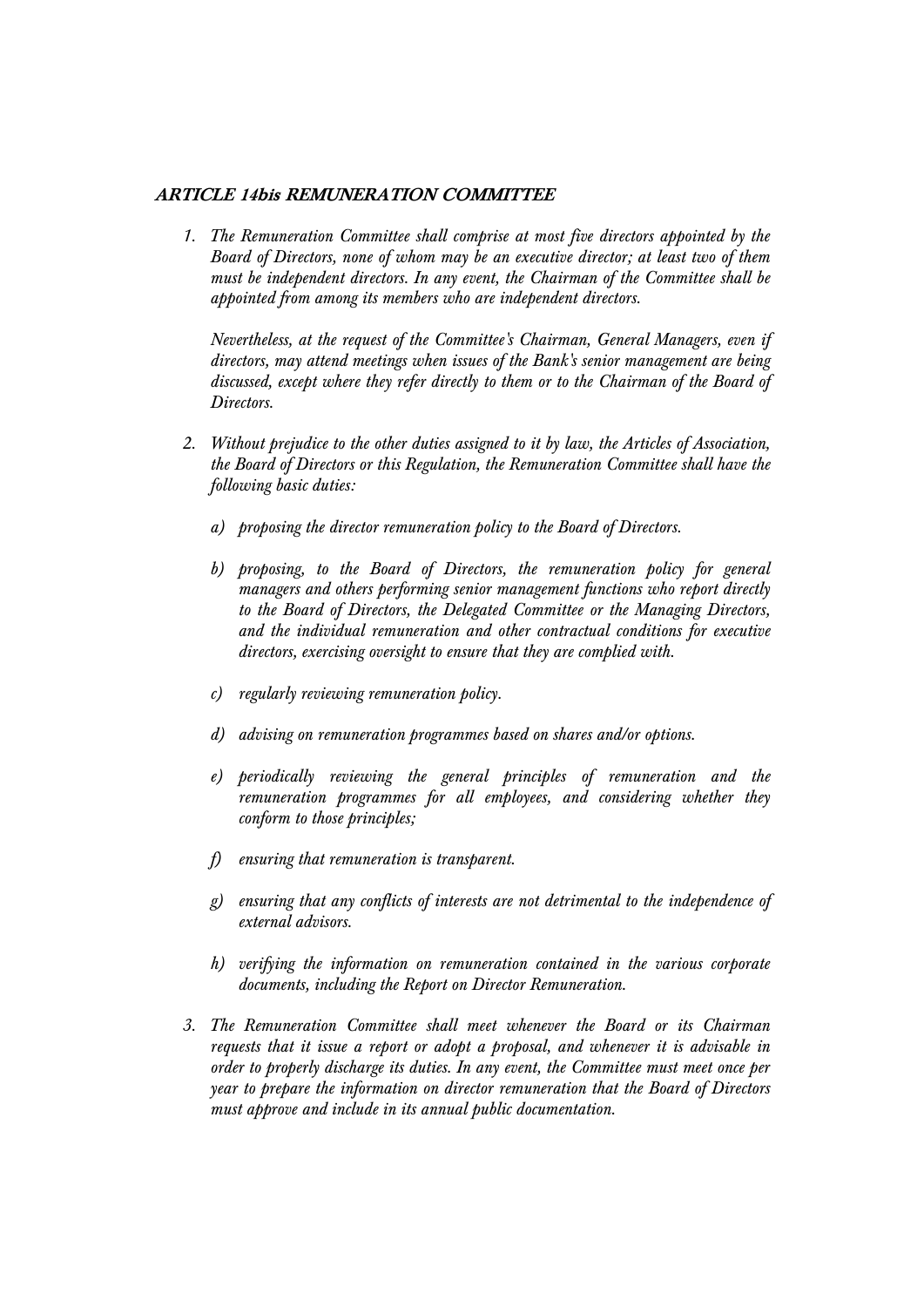*4. The Committee shall also determine the bonuses for the senior executives of the Bank and its subsidiaries at the proposal of the General Manager(s).* 

# **ARTICLE 17. BOARD OF DIRECTORS MEETINGS**

- *1. The Board of Directors shall meet once per month and, upon the initiative of the Chairman, as many times as he sees fit for the proper operation of the Company. The notice of meeting shall always contain the Agenda, which must set out, among other points, the issues relating to reports from subsidiaries and Board Committees as well as any proposals and suggestions made by the Chairman and the other members of the Board and the General Manager(s) of the Bank, which must be presented at least five working days in advance of the date of the Board meeting; such proposals must be accompanied by the pertinent material for distribution to the directors. The Board itself shall approve the minutes and set the date of the next meeting.*
- *2. The Chairman may convene extraordinary meetings and set their agenda in the notice. He must also convene a meeting at the request of any member of the Board, as provided in the Articles of Association. If the Chairman fails to give notice of a meeting in the five business days following receipt of a request in this connection from any director, the latter may ask the First Vice-Chairman to give notice of a meeting subject to the same advance notice.*
- *3. Notice of extraordinary meetings of the Board may be given by telephone where the Chairman considers that it is warranted by the circumstances.*
- *4. Both ordinary and extraordinary meetings may transact business that is not on the agenda, provided that the decision to do so is adopted unanimously.*

# **ARTICLE 23. DIRECTORS' GENERAL OBLIGATIONS**

- *1. In accordance with this Regulation, the director's function is to guide and oversee the management of the company with the objective of maximising its value in benefit of the shareholders.*
- *2. In the course of carrying out his duties, the director must act diligently as an orderly businessman and loyal representative and, in particular, is obliged to:* 
	- *a) Obtain information and prepare adequately for meetings of the Board and the bodies of the Board to which he belongs.*
	- *b) Attend the meetings of the bodies of which he is a member and participate actively in debates so that his opinion makes an effective contribution to decision-making.*
	- *c) Perform any specific task entrusted to him by the Board of Directors that falls reasonably within his commitments.*